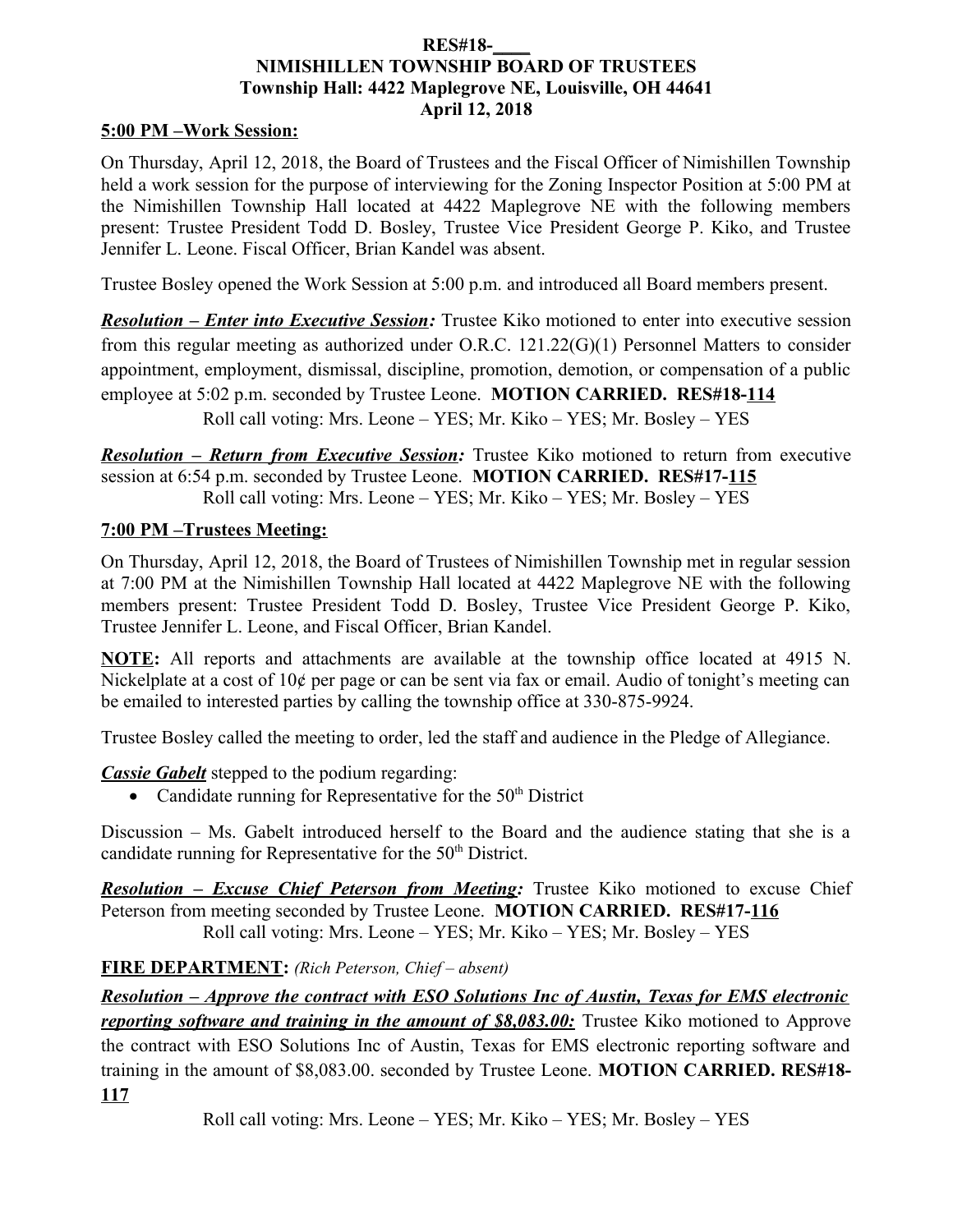#### *Trustees Minutes – 2018, April 12 (Cont.)*

 *Resolution –Approve the purchase of 3 Surface Pro Tablets not to exceed \$2,500.00 for use with the electronic EMS software system. These will also replace the outdated PCs at the fire stations:*

Trustee Kiko motioned to Approve the purchase of 3 Surface Pro Tablets not to exceed \$2,500.00 for use with the electronic EMS software system. These will also replace the outdated PCs at the fire stations seconded by Trustee Leone. **MOTION CARRIED. RES#18-118**

Roll call voting: Mrs. Leone – YES; Mr. Kiko – YES; Mr. Bosley – YES

**ROAD DEPARTMENT:** *(Jamie May, Interim Rd. Superintendent)*

*Resolution – Approve April 12, 2018 Road Report:* Trustee Kiko motioned to approve the Road Report for April 12, 2018 seconded by Trustee Leone. **MOTION CARRIED. RES#18-119** Roll call voting: Mrs. Leone – YES; Mr. Kiko – YES; Mr. Bosley – YES

*Resolution – Prepare & Advertise for bids for Road Materials 2018:* **Trustee Kiko motioned to** prepare & advertise for bids for Road Materials for 2018 seconded by Trustee Leone. **MOTION CARRIED. RES#18-120**

Roll call voting: Mrs. Leone – YES; Mr. Kiko – YES; Mr. Bosley – YES

Discussion – Interim Road Superintendent Jamie May informed the Board he looked at the creek along the 5800 block of Broadway Ave. the other day. Mr. May thinks someone had put railroad ties along the creek probably 30 years ago and now they are falling in the creek. Mr. May informed the he did not have enough time to act on this before the meeting and he would like to get ahold of Gary. Trustee Bosley asked Interim Zoning Inspector Floyd Fernandez if he looked at the property. Mr. Fernandez stated he went out and looked at it. Mr. Fernandez stated that he tried to call Gary but he is out of the office until tomorrow. Trustee Bosley asked for the resident to come up and inform the Board about his concerns of this creek.

*Jim Pocza of 5806 Grenshaw Ave.* stepped to the podium regarding:

• Concerned about the creek along Broadway Ave.

Discussion – Mr. Pocza expressed to the Board his concerns about the creek along Broadway Ave. Mr. Pocza informed the Board that he built his own trench with pipe along the side of his yard and with heavy rains, the water is almost as high as the culvert. Trustee Bosley stated he sent everyone pictures and the issue is the creek by Buds Corner, the railroad ties are now falling in and Mr. Pocza expressed his concern that when the ties do fall in they will block the water flow. Trustee Bosley suggests contacting the people that own that and asked Floyd to stop by the property to see who owns it and ask them if they will clean it up. Discussion followed.

Discussion – Interim Road Superintendent Jamie May informed the Board the Glenhaven Storm Sewer is definitely in need of replacement. Trustee Bosley stated Gary's suggestion was to knock a little bit at a time out and asked Jamie to talk with Gary to get a plan together. Trustee Kiko asked if this a job we can do ourselves. Mr. May stated no, it's a big job that goes right down the middle of the road. Mr. May stated it starts at the outlet and looking at 300 ft. of 42-inch pipe. Discussion followed.

# **ZONING DEPARTMENT:** *(Floyd Fernandez, Interim Inspector)*

*Resolution – Approve April 12, 2018 Zoning Report:* Trustee Kiko motioned to approve the Zoning Report for April 12, 2018 seconded by Trustee Leone. **MOTION CARRIED. RES#18-121** Roll call voting: Mrs. Leone – YES; Mr. Kiko – YES; Mr. Bosley – YES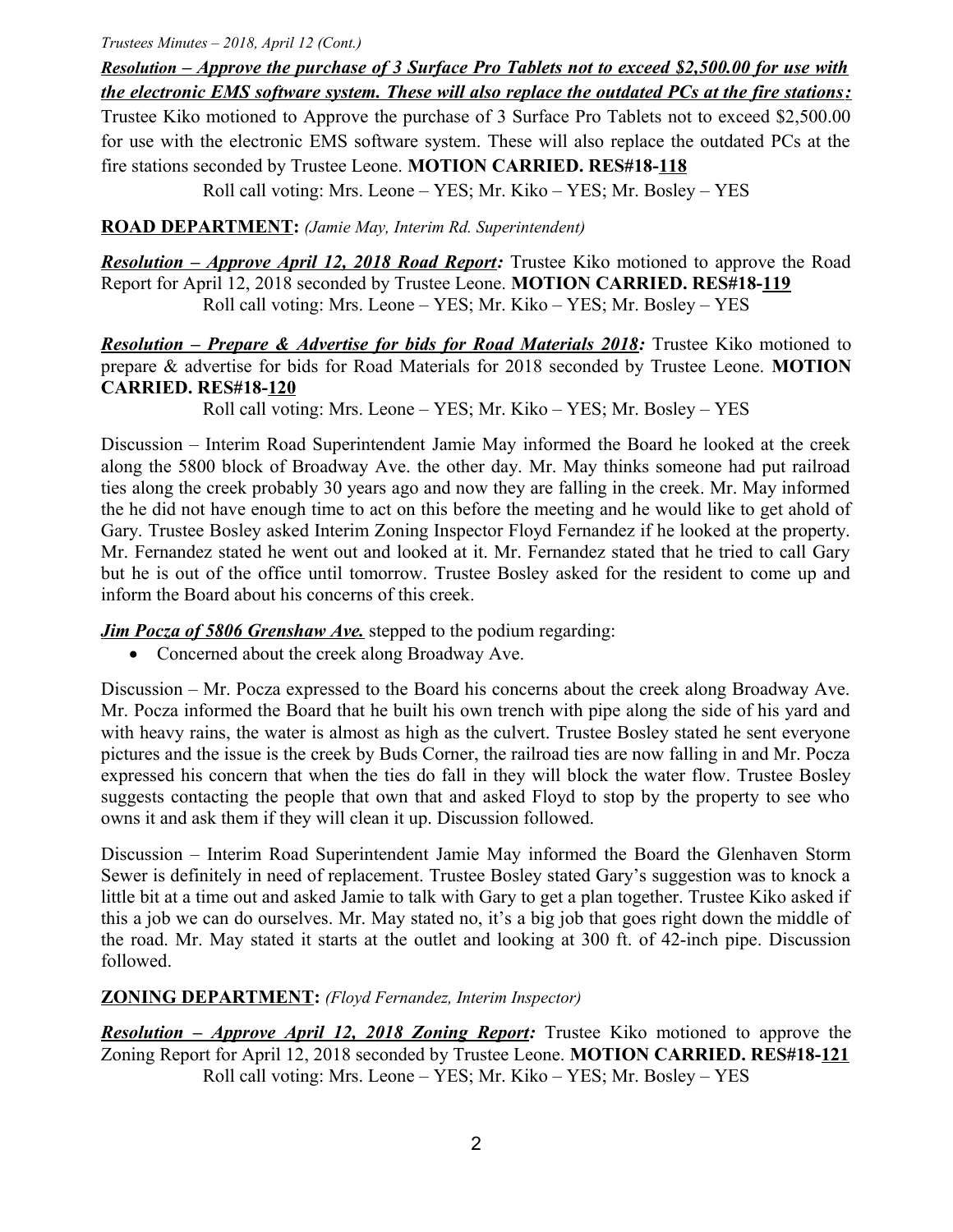#### *Trustees Minutes – 2018, April 12 (Cont.)*

*Resolution – Approve March 2018 Zoning Report for Stark County Auditor:* Trustee Kiko motioned to approve the March 2018 Zoning Report for Stark County Auditor seconded by Trustee Leone. **MOTION CARRIED. RES#18-122**

Roll call voting: Mrs. Leone – YES; Mr. Kiko – YES; Mr. Bosley – YES

Discussion – Interim Zoning Inspector Floyd Fernandez asked the Board if he still has a job or not. Trustee Bosley stated they are going through a process, will narrow it down and do another series of interviews. Trustee Kiko stated they interviewed 9 applicants today and want to narrow it down to probably 3 applicants for a  $2<sup>nd</sup>$  set of interviews. Discussion followed.

# **FISCAL OFFICER:** *(Brian Kandel)*

Discussion – Fiscal Officer Brian Kandel asked the Board to approve the renewal for the group dental insurance. There is a 2.3% increase from last year, which is equivalent to \$29 per month.

 *Resolution – Approve Renewal of Group Dental Insurance – Humana effective 5/1/2018:* Trustee Kiko motioned to Approve Renewal of Group Dental Insurance – Humana effective 5/1/2018 seconded by Trustee Leone. **MOTION CARRIED. RES#18-123**

Roll call voting: Mrs. Leone – YES; Mr. Kiko – YES; Mr. Bosley – YES

 *Resolution –* **Renew Worker's Comp O.T.A. Group Rating Program with CareWorks in the amount of \$2,322.00***:* Trustee Kiko motioned to Renew Worker's Comp O.T.A. Group Rating Program with CareWorks in the amount of \$2,322.00 seconded by Trustee Leone. **MOTION CARRIED. RES#18-124**

Roll call voting: Mrs. Leone – YES; Mr. Kiko – YES; Mr. Bosley – YES

## **CONCERNS OF CITIZENS:**

*Jennifer Figler of 310 Woodmoor St. stepped to the podium regarding:* 

- Introduced the Constitution Cancer Crushers and each of the following students addressed the Board asking for volunteers to help fight cancer
	- o Jax Linder
	- o Ashton Clay
	- o Lyla Kandel
	- o Alana Figler
	- o Connor Figler
	- o Sutton Clay

Discussion – Ms. Figler wanted to thank the Board for allowing them to come and speak at tonight's meeting. Discussion followed.

*Jim Morris of 4514 Eastland* stepped to the podium regarding:

- Compost Area
- Earth & Wood Agreement

Discussion – Mr. Morris asked if there is a cap for the Earth  $\&$  Wood Agreement. Trustee Bosley stated absolutely. Trustee Kiko stated the Board was told we would be receiving \$52,000 but they allocated \$42,000 this year. Mr. Morris asked if it included the cost of labor. Trustee Leone stated the City of Louisville has agreed to split the costs 50/50 with us this year. Fiscal Officer Brian Kandel informed Mr. Morris that we have been splitting the costs with the City of Louisville and they have always helped with costs in the past. Discussion followed.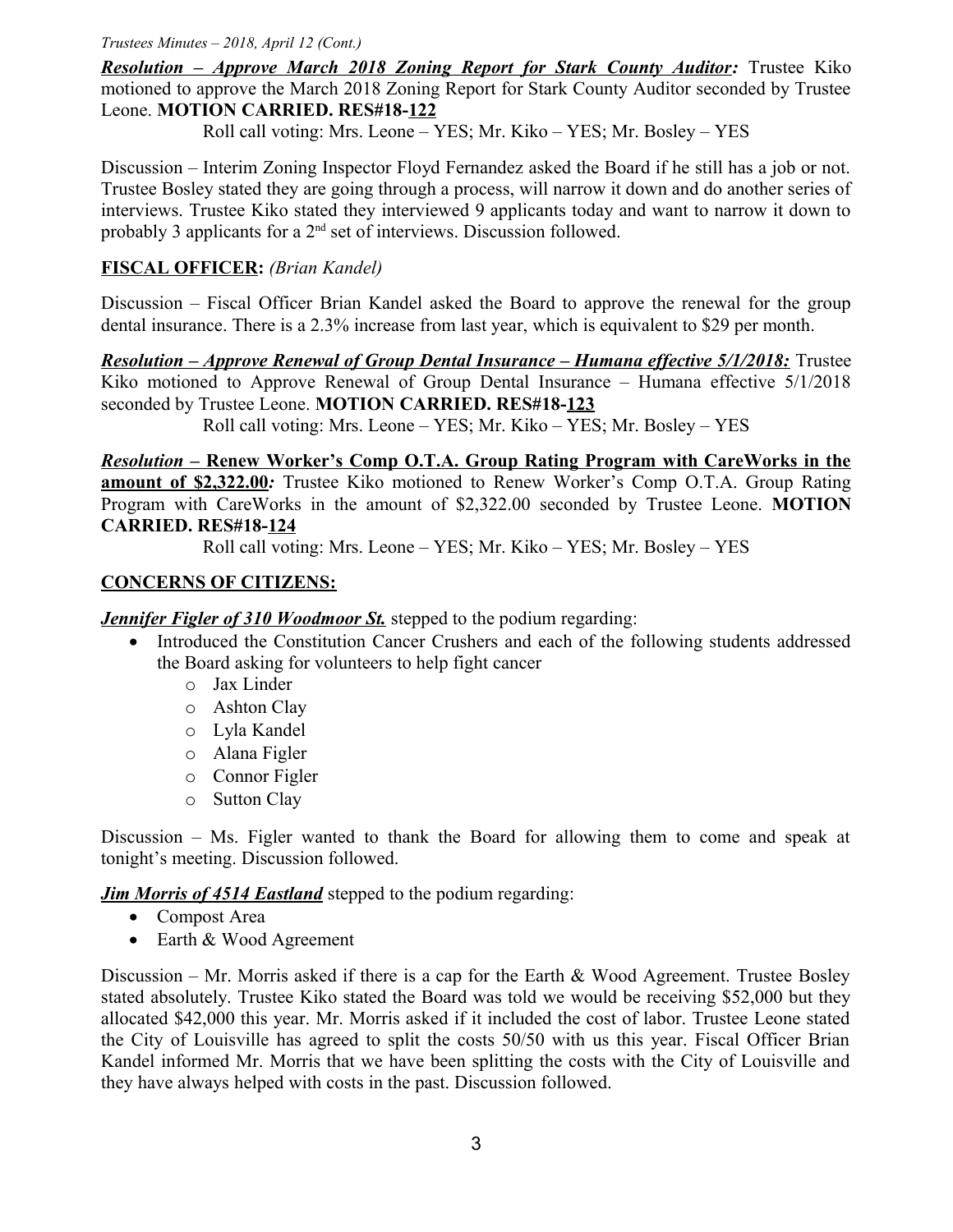*Dawne Friedman of 5362 Francesca* stepped to the podium regarding:

• South Side of Francesca Project

Discussion – Ms. Friedman asked the Board if they will be advertising for bids for the South Side of Francesca. Trustee Bosley stated we are. Ms. Friedman asked when so it can get it started before summer ends. Discussion was held regarding the bids from last year. Fiscal Officer Brian Kandel informed the Board they would have to advertise for bids again and they can't use the ones from last year. Trustee Bosley asked if we have a specs for this. Fiscal Officer Kandel stated yeah, we have what we used last year.

 *Resolution – Advertising for South Side of Francesca Project:* Trustee Bosley motioned advertising for South Side of Francesca Project seconded by Trustee Leone. **MOTION CARRIED. RES#18-125**

Roll call voting: Mrs. Leone – YES; Mr. Kiko – YES; Mr. Bosley – YES

# *Larry L. Miller of 1846 Opal St.* stepped to the podium regarding:

• Compost Area

Discussion – Mr. Miller asked the Board when the Compost will be open. Trustee Kiko stated the Compost will be open Wednesdays and Saturdays from 7 a.m. to 7 p.m. Mr. Miller suggested to the Board about adding another day, possibly Mondays. Trustee Kiko stated they discussed it and other townships have elected to open 2 days. Mr. Miller voiced his concern for the volume of traffic on Nickelplate the 2 days the Compost will be open. Discussion followed.

*Donna Fuller of 5857 Rosedale* stepped to the podium regarding:

• Spoke to Commissioners about Compost

Discussion – Ms. Fuller informed the Board she has called the Commissioners office and spoke with Bill Smith & Janet Creighton about the Compost. Ms. Fuller wanted to thank the Board for changing the wrong ad in the Herald about who to contact if you see illegal dumping.

*Joanne Moody of 7018 Pilot Knob* stepped to the podium regarding:

- Provided information about a hook-up for your landline telephone
- Thanks to the EMS/Fire Dept.

Discussion – Ms. Moody informed the Board about a company that provides a hook-up for landline telephones that helps you hear clearly. Ms. Moody wanted to thank the EMS/Fire Dept. for transporting her husband to the hospital.

# **TRUSTEES:** *(George Kiko, Jennifer Leone, Todd Bosley)*

Discussion – Trustee Bosley informed the Board that he spoked with Louisville City Councilman Rick Flory about meeting with one of the Trustees to talk about the Fire Departments, annexation agreements, etc. Trustee Bosley stated that he would like to move forward and have 1 Board member meet with Mr. Flory. Trustee Kiko agreed and was in favor. Discussion followed.

Discussion – The Board discussed and approved an agreement with Nichols Fence to have the fence and gates installed for the Compost pending the Solid Waste grant is received.

 *Resolution – Approve \$22,210 with Nichols fence to install fence & gates:* Trustee Bosley motioned approve \$22,210 with Nichols Fence to install fence & gates seconded by Trustee Kiko. **MOTION CARRIED. RES#18-126**

Roll call voting: Mrs. Leone – YES; Mr. Kiko – YES; Mr. Bosley – YES